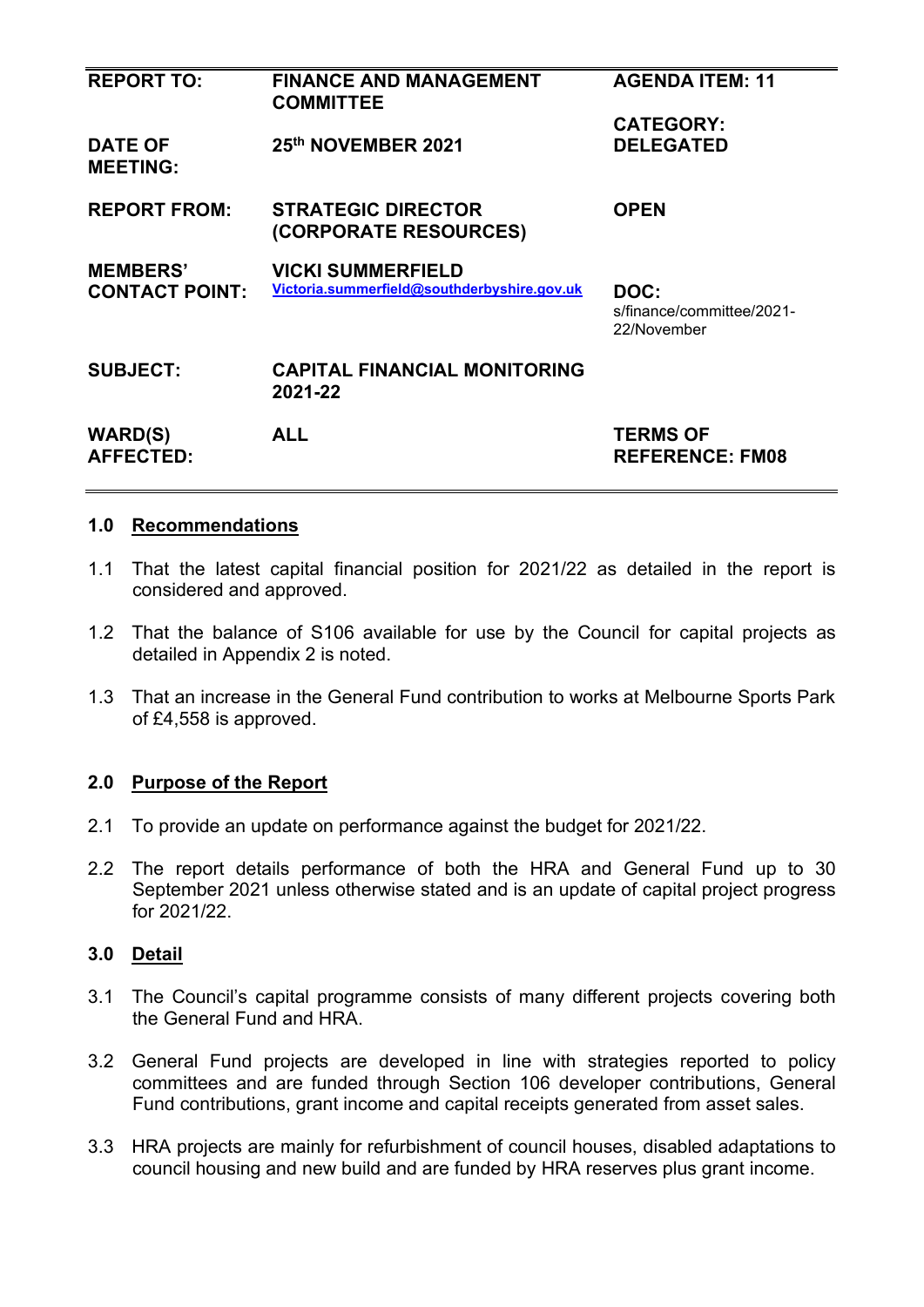- 3.4 The capital budget for 2021/22 was approved in February 2021 and has been updated following the outturn for 2020/21 to reflect the carry forward of income and expenditure for incomplete projects.
- 3.5 Progress during the year on capital projects and the total financing of all projects is summarised in the following tables with detail of financial performance for each project listed in Appendix 1.

|                               | <b>EXPENDITURE</b> |               |                 |  |
|-------------------------------|--------------------|---------------|-----------------|--|
|                               | <b>Actual</b>      | <b>Budget</b> | <b>Variance</b> |  |
|                               | £                  | £             | £               |  |
| Major Improvements            | 1,501,935          | 2,383,000     | 881,065         |  |
| <b>Disabled Adaptations</b>   | 109,346            | 300,000       | 190,654         |  |
| New Build and Acquisition     | 234,737            | 505,030       | 270,293         |  |
| <b>TOTAL HRA</b>              | 1,846,018          | 3,188,030     | 1,342,012       |  |
|                               |                    |               |                 |  |
| <b>Private Sector Housing</b> | 349,701            | 1,915,495     | 1,565,794       |  |
| <b>Environmental Services</b> | 104,091            | 799,873       | 695,782         |  |
| <b>Community Projects</b>     | 315,099            | 3,630,131     | 3,315,032       |  |
| <b>Vehicle Replacements</b>   | 62,750             | 673,568       | 610,818         |  |
| <b>ICT Strategy</b>           | 67,011             | 166,000       | 98,989          |  |
| Asset Replacement and Renewal | 18,731             | 619,150       | 600,419         |  |
| <b>TOTAL GENERAL FUND</b>     | 917,382            | 7,804,217     | 6,886,835       |  |
| TOTAL CAPITAL EXPENDITURE     | 2,763,401          | 10,992,247    | 8,228,846       |  |

**CAPITAL MONITORING SEPTEMBER 2021** 

|                           | <b>FUNDING</b> |            |           |  |  |
|---------------------------|----------------|------------|-----------|--|--|
|                           | <b>Actual</b>  | Variance   |           |  |  |
|                           | £              | £          | £         |  |  |
| Section 106               | 68,436         | 1,076,121  | 1,007,685 |  |  |
| Grants                    | 445,920        | 2,658,545  | 2,212,625 |  |  |
| <b>HRA</b>                | 1,611,281      | 2,683,000  | 1,071,719 |  |  |
| Revenue Contribution      | 0              | 15,000     | 15,000    |  |  |
| <b>General Fund</b>       | 196,333        | 718,708    | 522,375   |  |  |
| Capital Receipts          | 361,659        | 2,634,466  | 2,272,807 |  |  |
| <b>Earmarked Reserves</b> | 79,771         | 1,206,407  | 1,126,636 |  |  |
| <b>TOTAL FUNDING</b>      | 2,763,401      | 10,992,247 | 8,228,846 |  |  |

# **HRA Capital**

3.6 Detail of the planned expenditure for both revenue and capital have been reported to Housing and Community Services Committee during August. A marginal underspend of approximately £5k is expected in year. Progress will be updated quarterly.

# **Enforcement Works – Pear Tree Court, Etwall**

3.7 Following a statutory Enforcement Notice issued against the Council in July 2021 by the Fire Authority, the Council was given eight weeks to remedy faults at Pear Tree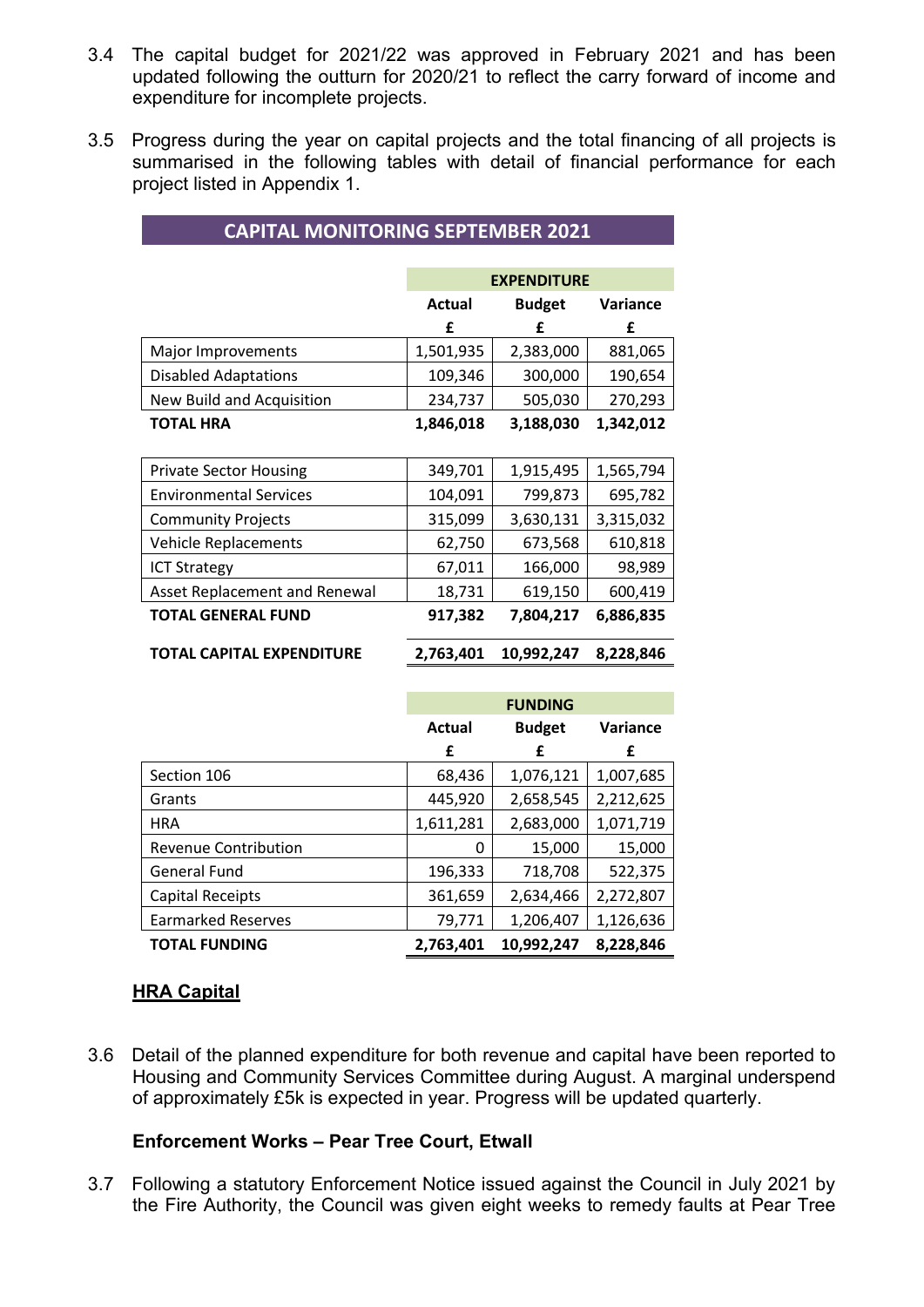Court. This involved works costing approximately £35,000 to replace and repair fire doors and associated fire safety works in corridors and communal areas.

- 3.8 This allegedly arose from previous works undertaken by the Council's contractor, who were appointed to undertake fire safety works in the Council's housing stock. The Council has recently settled a dispute in its favour with this contractor.
- 3.9 Given the serious nature of the Enforcement Notice and the time constraint involved, the Strategic Director of Corporate Resources invoked the Emergency Provision in the Contract Procedural Rules to appoint a separate and independent Contractor to undertake the works required under the Enforcement Notice.
- 3.10 Although no direct procurement exercise was undertaken, the Contractor was appointed from a Local Authority Framework Agreement (Fusion 21) regarding social housing works.
- 3.11 The cost of the works has been met from within HRA capital budget and the impact of the unexpected expenditure will continue to be monitored.
- 3.12 Disabled adaptations of Council housing are scheduled and expected to be on budget by the year-end.
- 3.13 The budget for new build and acquisition schemes consists of acquisitions of properties in Newhall and Overseal.
- 3.14 The Overseal properties were acquired in April after a slight delay in delivery in 2020/21. A marginal overspend is currently being seen of £5k.
- 3.15 Acquisitions in Newhall are due to complete in 2021/22 and no expenditure has yet been incurred.
- 3.16 In addition to the above new build projects, during September Derbyshire Fire have reclaimed £4k of the sprinkler contribution for properties at Lullington Road. This is apparently due to a larger contribution than applicable and is under investigation.

## **General Fund Capital**

## **Private Sector Housing Works**

- 3.17 There are several projects included within this area, one of which is Disabled Facility Grants (DFG). Expenditure on DFG has been consistently lower than the allocated budget of £400k for several years. Carry forwards of underspent budgets are made at the year-end to ensure sufficient allocation for any increase in the pipeline. Work is underway to secure additional contractor capacity to complete works and speed up the current specification process for adaptations.
- 3.18 A list of projects was reported to the Committee in August with an update to the budget and allocation of a proportion of the accumulated underspend.
- 3.19 In addition to the above, the Council is supporting community flood prevention measures which funds a maximum of £5,000 per qualifying household and is reimbursed to the Council by DEFRA. No proposal is made at the stage to include a budget as there is no upper limit to the amount the Council can allocate to households, and it is therefore difficult to predict the likely expenditure at this stage.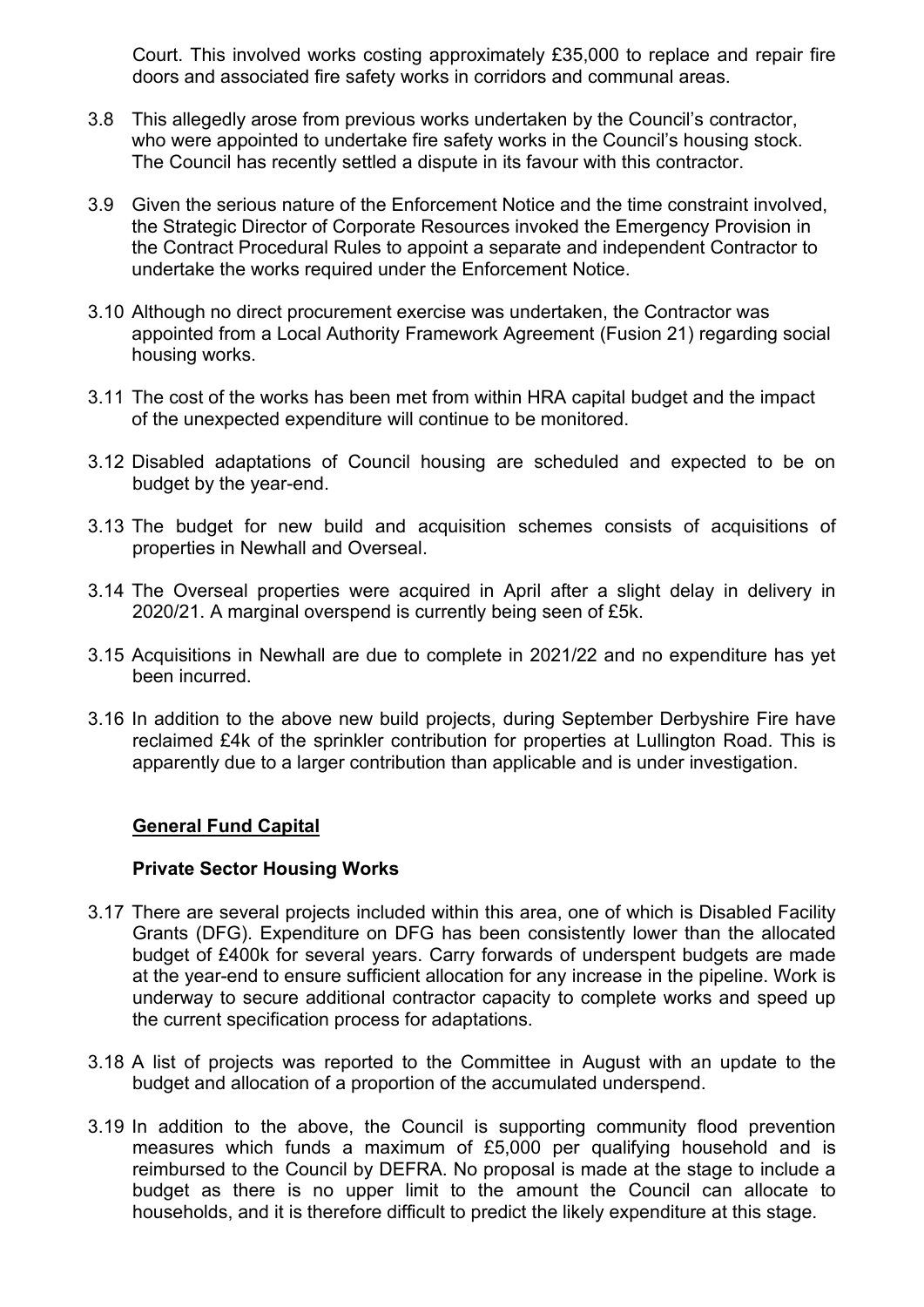## **Leisure and Community Schemes**

- 3.20 The Community Partnership Scheme has all the funding committed to specific projects, but the funding is still to be drawn down from the Council.
- 3.21 The Melbourne Sports Park drainage project is now complete but an overspend of £69k has been identified. Contract variations for drainage CCTV, the balancing pond extension, fencing around the balancing pond for safety and additional pipework are the main reason for the increased expenditure but £65k of the overspend can be covered by S106 contributions available for the Sports Park. The remaining £4k is proposed to be funded by the General Fund.
- 3.22 All of the remaining projects in this area were approved as part of the Capital Bidding round in October 2020. Progress was slow during 2020/21 and budgets were therefore carried forward into 2021/22. It is unlikely that all of the projects will be complete during 2021/22 and a revision to the profile of the budgeted expenditure may be required later in the year.

## **Environmental Projects**

- 3.23 The budget included a sum of £28,500 for fly tipping and surveillance which has been partially spent in 2020/21, the remainder being carried forward into 2021/22.
- 3.24 A further sum of £49k has been received for the Green Homes Grant increasing the total budget to £774,550. The Council has secured two grant allocations to-date and progress is being made on allocating the funds to households within the District.

## **Vehicle Replacements**

3.25 A carry forward was required into 2021/22 in this area due to the delay in vehicle supplies during the Pandemic. A tender exercise is to be undertaken in year which should enable the Council to order the necessary vehicles. Currently, additional revenue costs are being seen due to the age and repairs required to the current fleet.

## **Asset Disposals and Refurbishment**

- 3.26 A General Fund contribution of £88k is set-aside each year to fund refurbishment and maintenance of Public Buildings. No major capital works have yet been undertaken in year and any underspend will be carried forward for future scheduled works.
- 3.27 The main expenditure seen so far in year is for the demolition works in the Town Centre and works on Melbourne Assembly Rooms both approved as part of the Capital Bidding Round.

## **IT Strategy**

- 3.28 Following approval of an IT Strategy, sums are being set-aside annually to fund new equipment and software.
- 3.29 A three-year planning cycle for replacements of equipment is in place and any overspends, or underspends will either require a drawdown from earmarked reserves or a contribution. The budget is expected to be fully spent in year.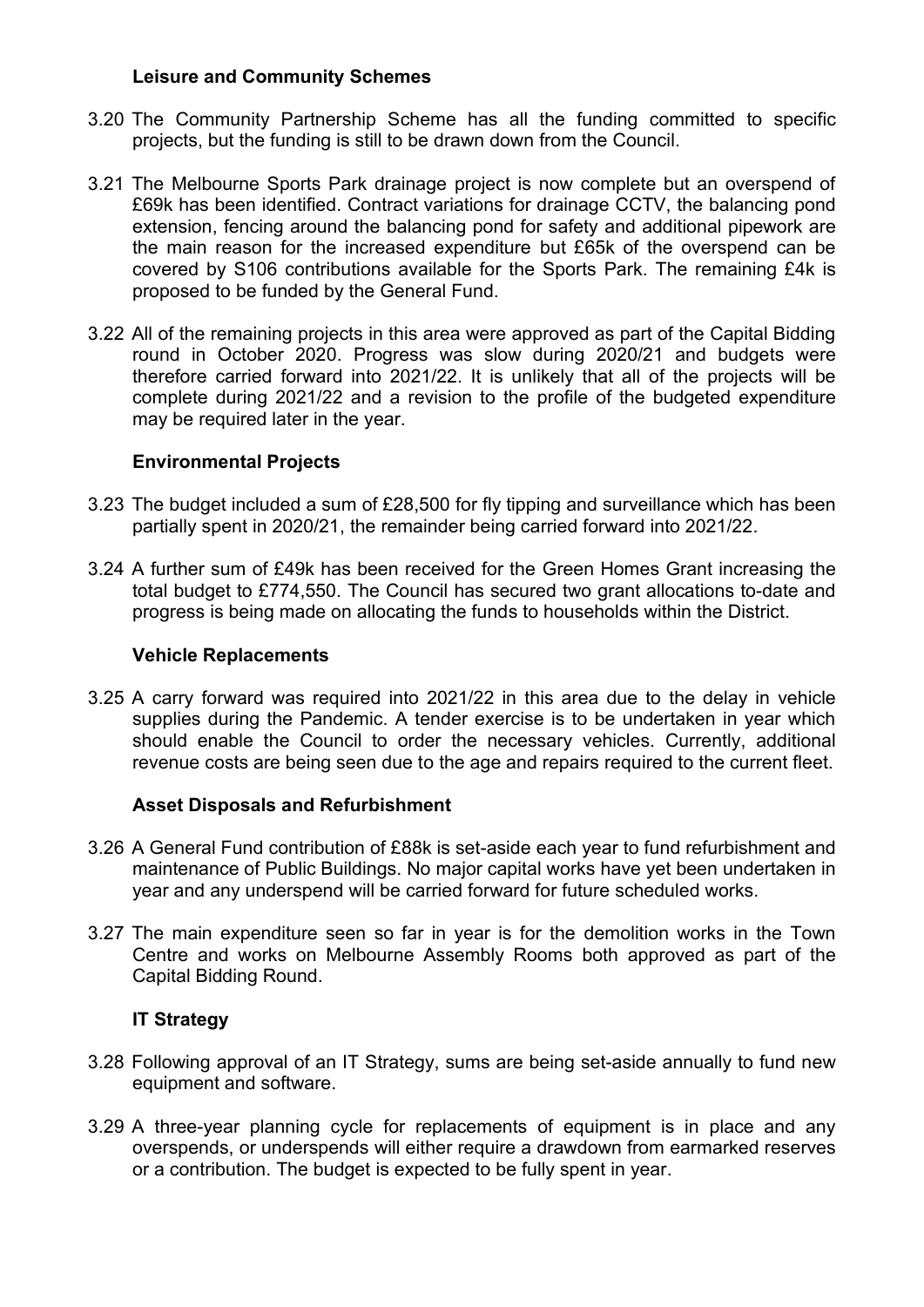# **4.0 Capital Reserves**

4.1 The capital reserve balances for the General Fund and HRA as at the 31 March 2021 are listed below. **£**   $\overline{\phantom{0}}$ 

| New Build and Acquisition Reserve    | 1,641,828  |
|--------------------------------------|------------|
| <b>Major Repairs Reserve</b>         | 4,541,948  |
| Debt Repayment Reserve               | 8,006,000  |
| <b>HRA Capital Reserves</b>          | 14,189,776 |
| Capital Receipts Reserve             | 2,569,462  |
| <b>General Fund Capital Reserves</b> | 2,569,462  |
| <b>Total Capital Reserves</b>        | 16,759,238 |

## **HRA Capital Reserves**

- 3.30 The New Build and Acquisition Reserve is topped up by all retained receipts of sales of Council houses under Right to Buy.
- 3.31 Right to Buy sales have totalled 10 as at 30 September 2021 and a total sum of £792,082 has been received by the Council.
- 3.32 Reinvigoration of Right to Buy has created a new method of reporting sales of housing stock to the Government. The change now means that full reporting and payment of the pooled amount to the Government is only undertaken once a year as opposed to quarterly.
- 3.33 Detail of the retained balance will be reported as part of the final outturn. The retained sum will be transferred to the New Build and Acquisition reserve.
- 3.34 Any underspends on the HRA capital programme are transferred to the Major Repairs Reserve at year-end and the balance is to be utilised in future years as the new schedule for capital works is implemented.
- 3.35 Currently the HRA has debt of £57.4m to be repaid to the Public Works Loan Board at specific dates over a 20-year period because of self-financing.
- 3.36 The profile of debt repayment is listed in the following table.

| Date due  | £          |
|-----------|------------|
| 28-Mar-22 | 10,000,000 |
| 28-Mar-24 | 10,000,000 |
| 28-Mar-27 | 10,000,000 |
| 28-Mar-32 | 10,000,000 |
| 28-Mar-37 | 10,000,000 |
| 28-Mar-42 | 7,423,000  |
|           | 57,423,000 |

3.37 Sums are being set-aside each year for the scheduled repayments and are included in the HRA MTFP.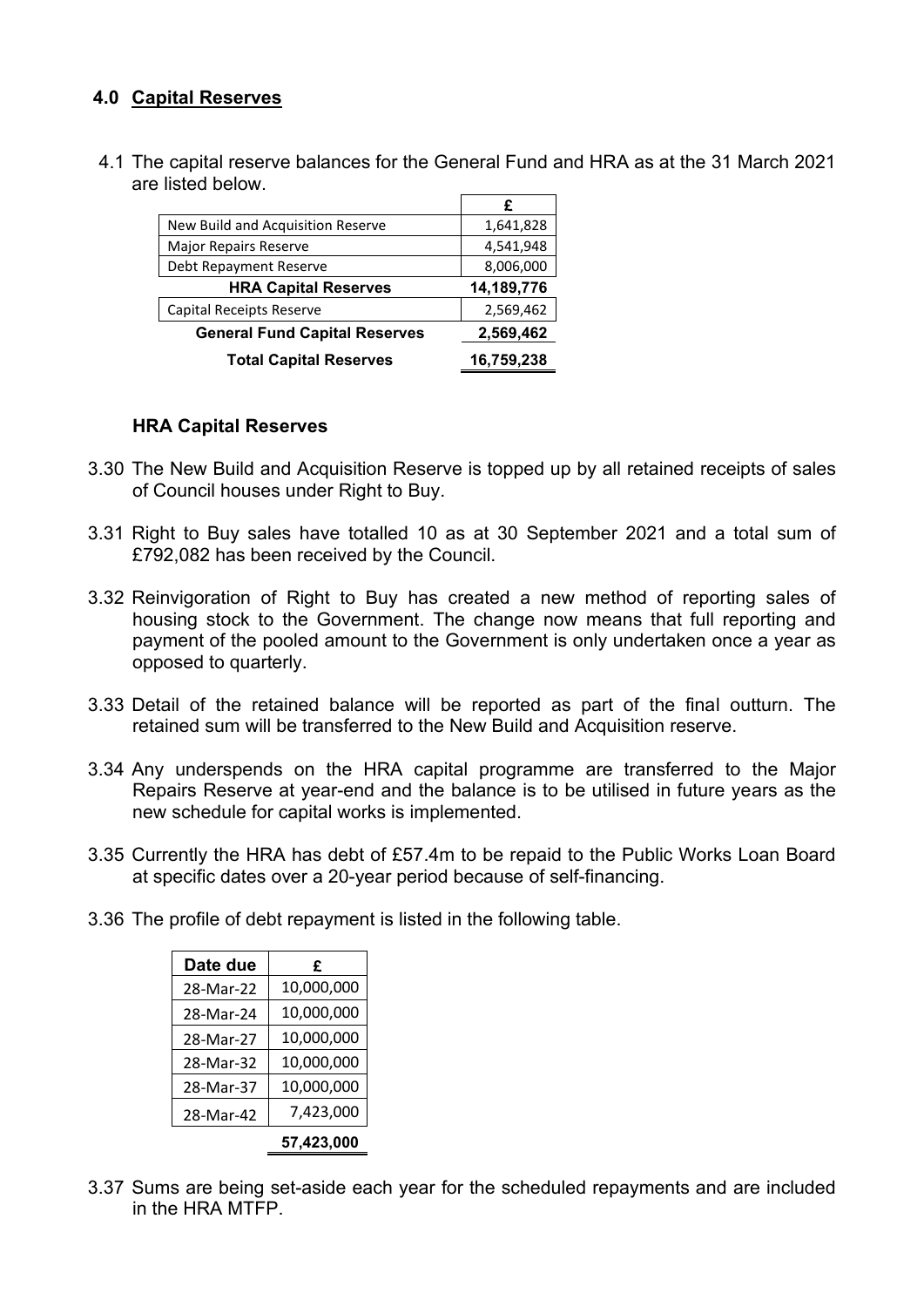### **General Fund Capital Reserves**

- 3.38 As part of the Council's Reserve balances, S106 receipts are accumulated and drawn down against specific projects in line with the contractual agreement.
- 3.39 Section 106 contributions are a large element of funding for the Council's capital programme and future planned works. The list of contributions within the Council's control are detailed in Appendix 2 with commentary regarding committed projects and the time frame to spend. Within the Appendix, updates to a couple of the spend deadlines have been made since Q1. In summary, the total balance of S106 held by the Council is included in the table below.
- 3.40 S106 is received and monitored by the Council for other public bodies such as Derbyshire County Council and the NHS with sums also being allocated specifically to the Council. Appendix 2 details the total S106 available for the Council to spend on projects and has been broken down between community sums and affordable housing sums. The following table summarises the position as at 30 September 2021.

|                           | f         |
|---------------------------|-----------|
| <b>Affordable Housing</b> | 4,148,039 |
| Community                 | 3,072,779 |
| Property                  | 436,759   |
| Other                     | 484,890   |
|                           | 8,142,468 |

- 3.41 The Capital Receipts Reserve is made up of asset sales in recent years and there are many projects to be funded from the balance. Committed projects are listed at Appendix 1.
- 3.42 An approximate sum of £900k is expected under a collaboration agreement for sale of land at Oversetts Road. The sum was initially expected to be fully paid in year but has now been phased into 2022/23 with the estimated receipt reduced from £983k to £900k. A sum of £107k has been received however during Q2 for an easement which was previously approved by the Committee for housing development at Swadlincote Woodlands.

|                                              | £<br>2021/22 | £<br>2022/23 | £<br>2023/24 | £<br>2024/25 | £<br>2025/26 |
|----------------------------------------------|--------------|--------------|--------------|--------------|--------------|
| <b>General Capital Receipts B/fwd</b>        | 2,569,462    | 1,146,994    | 928,533      | 797,595      | 712,595      |
| <b>Receipts in Year:</b>                     |              |              |              |              |              |
| Easement receipt                             | 107,000      | 0            | 0            | 0            | 0            |
| Land Sale Oversetts Road                     | 600,000      | 300,000      | 0            | $\Omega$     | 0            |
| <b>Specific Projects:</b>                    |              |              |              |              |              |
| <b>Strategic Housing Market Assessment</b>   | 0            | 0            | 0            | $-25,000$    | 0            |
| <b>Private Sector Stock Condition Survey</b> | 0            | 0            | $\Omega$     | $-60,000$    | 0            |
| <b>Empty Property Grants</b>                 | $-38,000$    | 0            | 0            | 0            | 0            |
| Repairs to Village Halls                     | $-6,700$     | 0            | 0            | 0            | 0            |
| <b>Public Buildings Planned Maintenance</b>  | $-58,032$    | 0            | $\mathbf{0}$ | $\Omega$     | 0            |
| Midway Community Centre Extension            | $-250,000$   | 0            | 0            | 0            | 0            |
| Vehicle Replacements                         | 0            | 0            | 0            | 0            | $-650,000$   |
| Capital Bids approved October 2020           | $-1,776,736$ | $-518,461$   | $-130,938$   | 0            | $\Omega$     |
| <b>Capital Receipts Reserve Balance</b>      | 1,146,994    | 928,533      | 797,595      | 712,595      | 62,595       |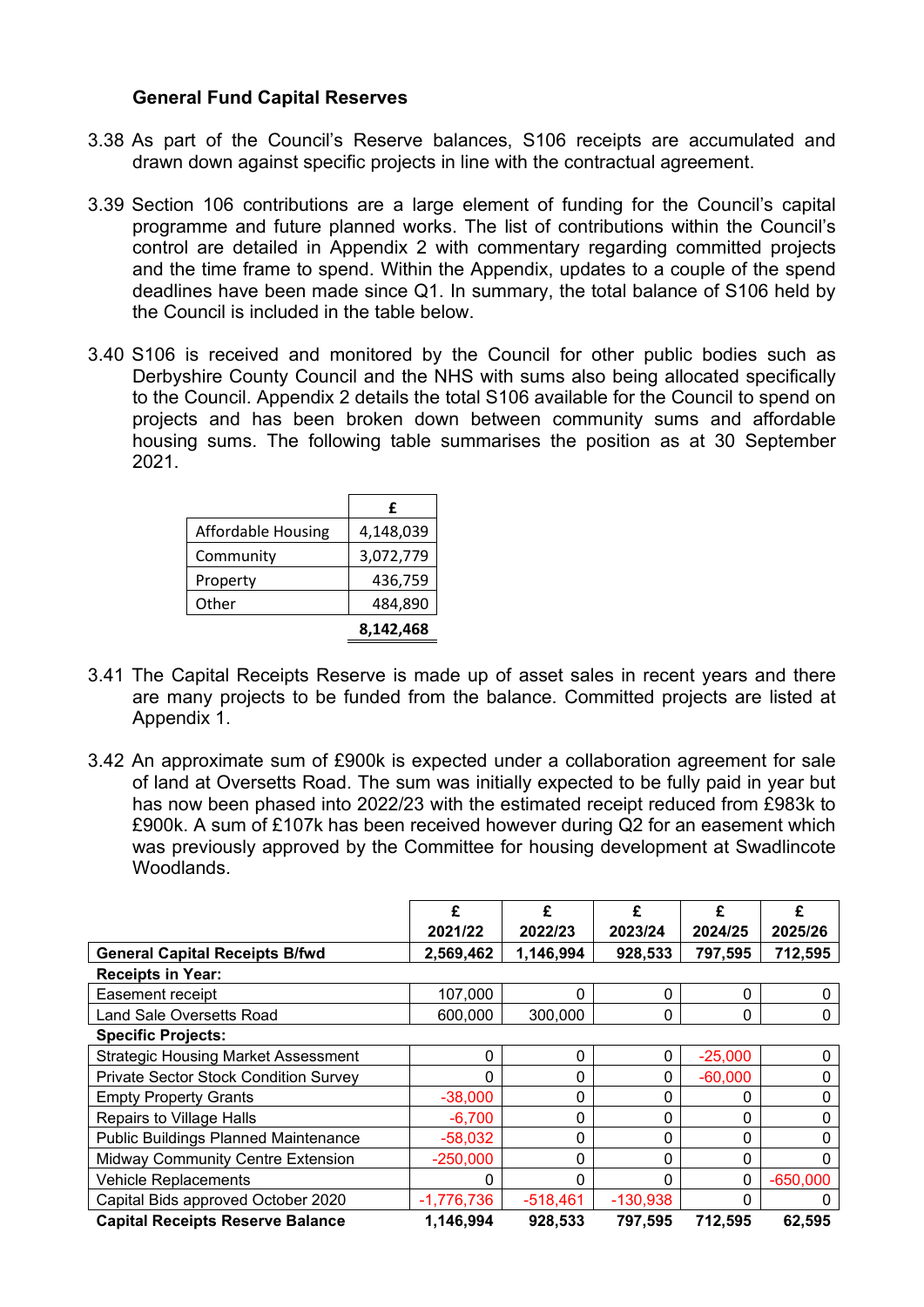- 3.43 The Strategic Market Housing Assessment and Private Sector Stock Condition Survey are both scheduled to recur every five years.
- 3.44 Planned vehicle replacements may need to be drawn from capital receipts in 2025/26 as there is currently a shortfall in funding. This is under review and the planned scheduled replacements are due to be reported to Environmental and Development Services Committee and this Committee later in 2021/22.

## **4.0 Financial Implications**

4.1 Detailed in the report.

## **5.0 Corporate Implications**

5.1 None directly.

# **6.0 Community Impact**

6.1 None directly.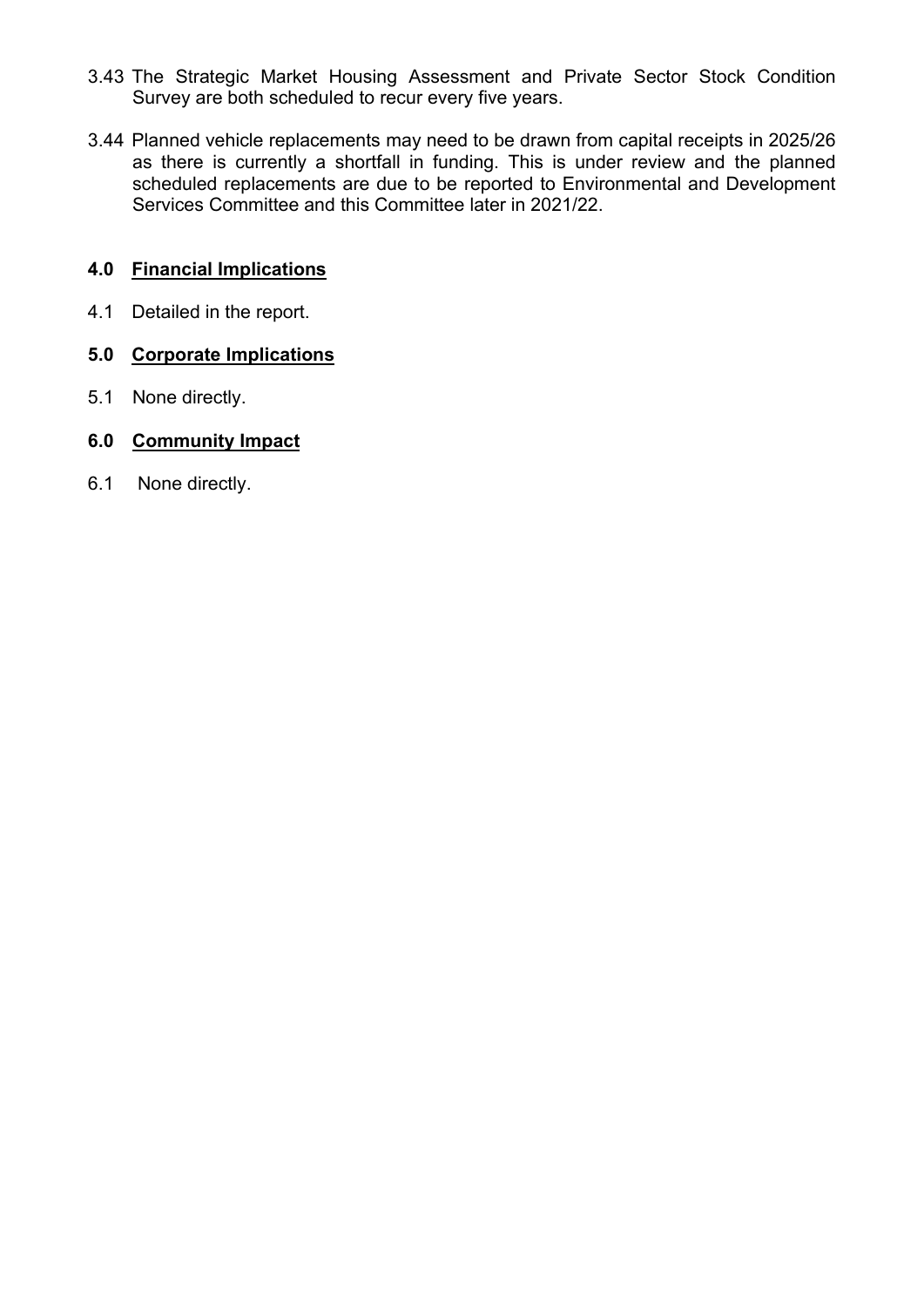#### **APPENDIX 1**

# **COMMITTEE SUMMARY - CAPITAL MONITORING SEPTEMBER 2021**

|                                                      |               | <b>EXPENDITURE</b> |           |
|------------------------------------------------------|---------------|--------------------|-----------|
|                                                      | <b>Actual</b> | <b>Budget</b>      | Variance  |
|                                                      | £             | £                  | £         |
| Major Improvements under Self-financing              | 1,501,935     | 2,383,000          | 881,065   |
| Major Disabled Facilities Grant (Council Houses MRA) | 109,346       | 300,000            | 190,654   |
| New Build - Lullington Road, Overseal                | 4,326         | 0                  | $-4,326$  |
| New Build - Orchard Street, Newhall                  | 0             | 280,000            | 280,000   |
| New Build - Acresford Road, Overseal                 | 230,411       | 225,030            | $-5,381$  |
| <b>HOUSING REVENUE ACCOUNT</b>                       | 1,846,018     | 3,188,030          | 1,342,012 |
|                                                      |               |                    |           |
| Disabled Facility Grants and other Works             | 117,421       | 664,293            | 546,873   |
| <b>Discretionary Top-up Grants</b>                   | 0             | 100,000            | 100,000   |
| <b>Healthy Homes Project</b>                         | 10,397        | 50,000             | 39,603    |
| Dedicated Mental Health Worker                       | 20,000        | 40,000             | 20,000    |
| <b>Additional Technical Officer</b>                  | 16,941        | 40,000             | 23,059    |
| <b>Empty Property Grants</b>                         | 0             | 38,000             | 38,000    |
| <b>Relocation Grant</b>                              | $\mathbf 0$   | 100,000            | 100,000   |
| Dementia Friendly Homes Grant                        | $\mathbf{0}$  | 30,000             | 30,000    |
| <b>Domestic Violence Crisis Prevention</b>           | 25,000        | 65,000             | 40,000    |
| Hospital Discharge Grant                             | 22,980        | 30,000             | 7,020     |
| <b>Healthy Homes Assistance Fund</b>                 | 31,185        | 340,929            | 309,744   |
| <b>Pilot Schemes</b>                                 | 0             | 129,593            | 129,593   |
| <b>Capital One-off Projects</b>                      | 25,000        | 32,680             | 7,680     |
| Temporary Health & Housing Co-ordinator              | 0             | 45,000             | 45,000    |
| Stay Active and Independent for Longer               | 17,136        | 60,000             | 42,864    |
| Temporary Public Health Officer                      | 19,679        | 45,000             | 25,321    |
| <b>Temporary Occupational Therapist</b>              | 0             | 55,000             | 55,000    |
| <b>Fuel Poverty</b>                                  | $\mathbf{0}$  | 50,000             | 50,000    |
| Property Flood Resilience Recovery Support Scheme    | 43,962        | 0                  | $-43,962$ |
| <b>Private Sector Housing</b>                        | 349,701       | 1,915,495          | 1,565,794 |
| Fly Tipping and Environmental Surveillance           | 7,871         | 25,323             | 17,452    |
| Green Homes Grant - Local Authority Delivery         | 96,220        | 774,550            | 678,330   |
| <b>Environmental Services</b>                        | 104,091       | 799,873            | 695,782   |
| <b>Community Partnership Scheme</b>                  | 0             | 264,853            | 264,853   |
| Melbourne Sports Park - Drainage Works               | 197,759       | 193,201            | $-4,558$  |
| <b>Midway Community Centre Extension</b>             | 0             | 270,000            | 270,000   |
| <b>Oversetts Road Football Facility</b>              | 0             | 1,188,159          | 1,188,159 |
| <b>SuDS Improvements</b>                             | 0             | 20,000             | 20,000    |
| Paradise Garden, Swadlincote Town Centre             | 0             | 30,000             | 30,000    |
| <b>Revitalising Rosliston Foresty Centre</b>         | 51,494        | 344,834            | 293,340   |
| <b>CCTV</b> in Swadlincote Town Centre               | 9,945         | 11,500             | 1,555     |
| <b>Improvements to Play Areas</b>                    | 1,465         | 153,965            | 152,500   |
| <b>Extension to Marston on Dove Cemetery</b>         | 0             | 48,000             | 48,000    |
| Miners Memorial Project, Eureka Park                 | 12,790        | 185,000            | 172,210   |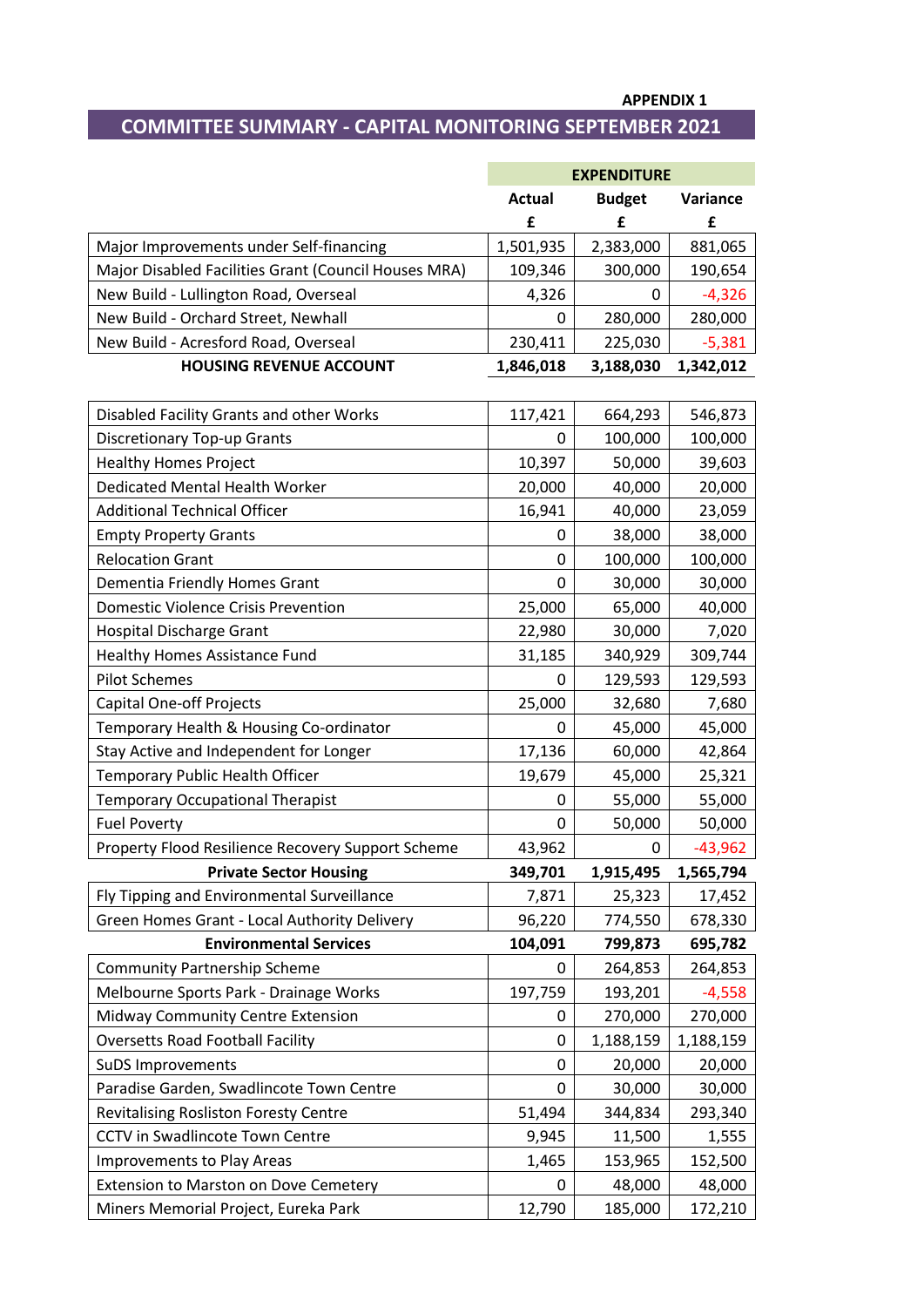| Urban Park at William Nadin Way                 | 41,647    | 840,619    | 798,972   |
|-------------------------------------------------|-----------|------------|-----------|
| <b>Improvements to Swadlincote Woodlands</b>    | 0         | 40,000     | 40,000    |
| Eureka Park Bowling Green Improvements          | 0         | 40,000     | 40,000    |
| <b>Community Services</b>                       | 315,099   | 3,630,131  | 3,315,032 |
| <b>Vehicle Replacements</b>                     | 62,750    | 673,568    | 610,818   |
| Public Building - Repairs & Renewals            | 0         | 278,000    | 278,000   |
| Repairs to Village Halls & Community Facilities | 0         | 6,700      | 6,700     |
| Civic Hub - Town Centre Regeneration            | 0         | 298,365    | 298,365   |
| <b>IT Strategy</b>                              | 67,011    | 166,000    | 98,989    |
| Repairs to Melbourne Assembly Rooms             | 1,710     | 24,566     | 22,856    |
| Purchase of Chamber Building                    | 2,790     | 11,519     | 8,729     |
| Demolition of Bank House and Car Park Creation  | 14,231    | 0          | $-14,231$ |
| <b>Assets</b>                                   | 148,491   | 1,458,718  | 1,310,227 |
| <b>GENERAL FUND</b>                             | 917,382   | 7,804,217  | 6,886,835 |
| <b>TOTAL CAPITAL EXPENDITURE</b>                | 2,763,401 | 10,992,247 | 8,228,846 |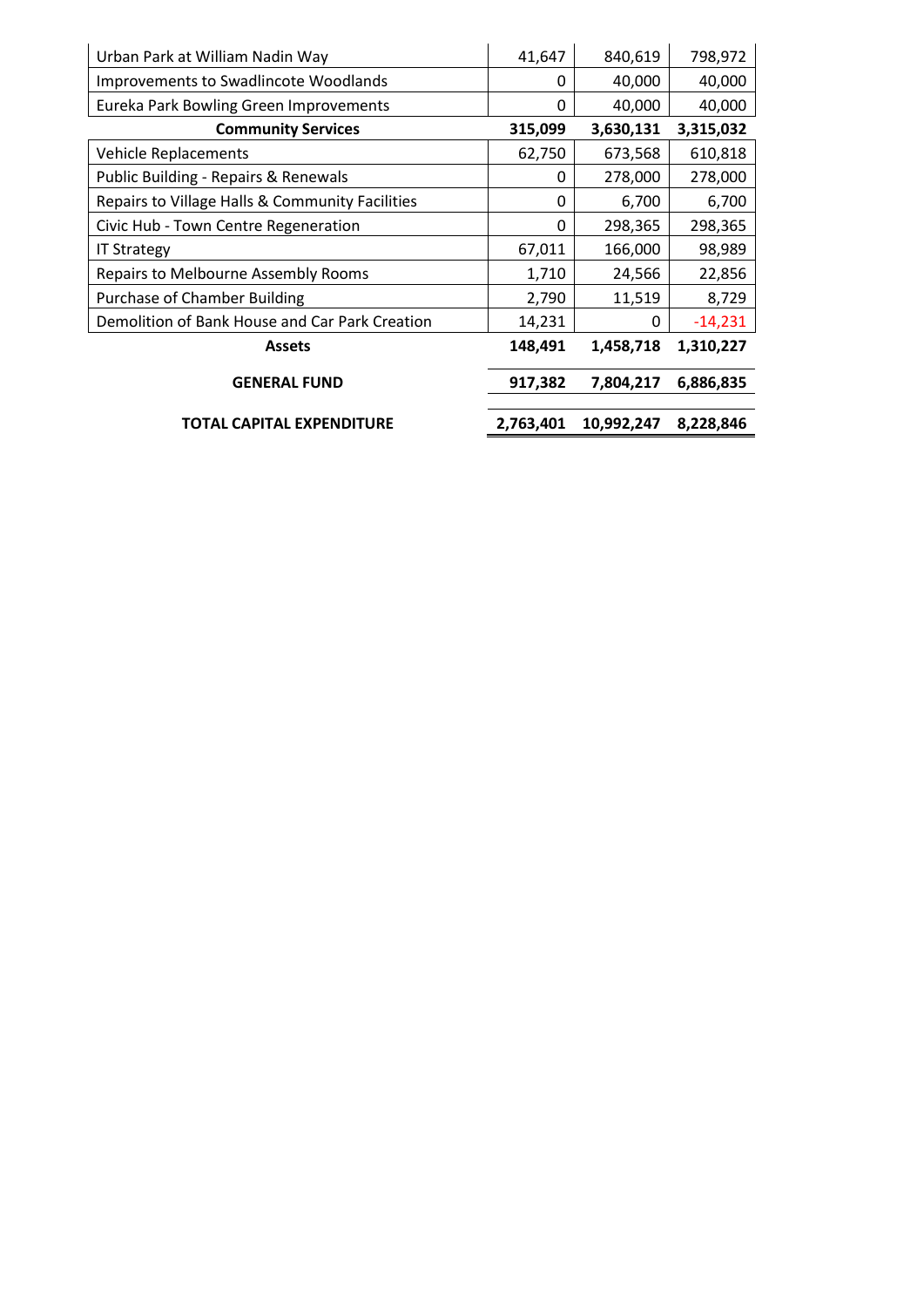#### **APPENDIX 2**

|           |                | <b>Cultural</b><br><b>Services</b> | <b>Housing</b> | Property | <b>SDDC</b><br><b>Unspecified</b> | <b>Deadline</b>                                    |                                                                                                                                               |
|-----------|----------------|------------------------------------|----------------|----------|-----------------------------------|----------------------------------------------------|-----------------------------------------------------------------------------------------------------------------------------------------------|
|           |                | £                                  | £              | £        | £                                 |                                                    |                                                                                                                                               |
| 2010/0320 | Aston          | 932                                | 0              | 0        | 0                                 | N/A                                                | £932 remaining - £19.7k claimed by Aston PC towards<br>outdoor gym equipment in Aug-21.                                                       |
| 2012/0568 | Aston          | 539,550                            | 0              | 0        | 0                                 | £267,431 -<br>28/02/2024 £272,119<br>$-02/02/2026$ | 180k to Derby City for Chellaston Community Centre -<br>87k is in discussion with Swarkestone / Elvaston<br>Cricket Club                      |
| 2014/0232 | Aston          | 22,839                             | $\Omega$       | 0        | 0                                 | 06/04/2024                                         | Towards the provision of local outdoor recreational<br>facilities - Weston & Aston PC have project for RIA                                    |
| 2016/0583 | Aston          | 15,733                             | 0              | 0        | 0                                 | 20/02/2024                                         | Towards local areas of play - Derby City taking lead on<br>spend                                                                              |
| 2016/0870 | Aston          | 15,052                             | 0              | 0        | $\Omega$                          | £9,660 - 26/06/2024<br>£5,392 - 26/06/2029         | Towards provision of outdoor sports facilities at Aston<br>recreation Ground - Weston & Aston PC have project<br>for RIA                      |
| 2016/0898 | Aston          | 14,886                             | 0              | 0        | 0                                 | 05/07/2023                                         | Towards permitting public access to social and<br>community facilities - Weston & Aston PC have project<br>for RIA                            |
| 2017/0416 | Church Gresley | 24,979                             | $\Omega$       | $\Omega$ | 0                                 | N/A                                                | £12k towards play equipment at Maurice Lea<br>Memorial Park, £7k towards Woodhouse Recreation<br>Ground, £4k towards Greenbank Leisure Centre |
| 2012/0743 | Church Gresley | 214,779                            |                | 77,921   | 0                                 | £135,922 -<br>20/11/2022 £156,778<br>$-30/08/2024$ | £212k towards Urban Park Project, £77.9k Green Bank                                                                                           |
| 2012/0743 | Church Gresley |                                    | 152,773        |          | 0                                 | N/A                                                | Towards Cadley Hill affordable housing                                                                                                        |
| 2013/1040 | Etwall         | 45,097                             | 0              | 0        | 0                                 | 22/02/2022                                         | £45k remaining to be claimed by JPS for tennis<br>courts/MUGA. £44k claimed by JPS in Aug-21 towards<br>Etwall LC car park                    |
| 2014/0562 | Etwall         | 0                                  | 0              | 60,386   | 0                                 | 06/11/2024                                         | Towards increasing the capacity of Etwall Leisure<br>Centre                                                                                   |
| 2014/1136 | Etwall         | 0                                  | 0              | 298,452  | 0                                 | £201,668 -<br>01/06/2024 £96,784 -<br>19/06/2025   | Towards improvements at Etwall Leisure Centre                                                                                                 |
| 2015/0354 | Etwall         | 21,590                             | 0              | 0        | 0                                 | 01/10/2023                                         | Towards improvements to King George V Playing Field<br>- Etwall PC currently obtaining 3 quotes to resurface<br>play area.                    |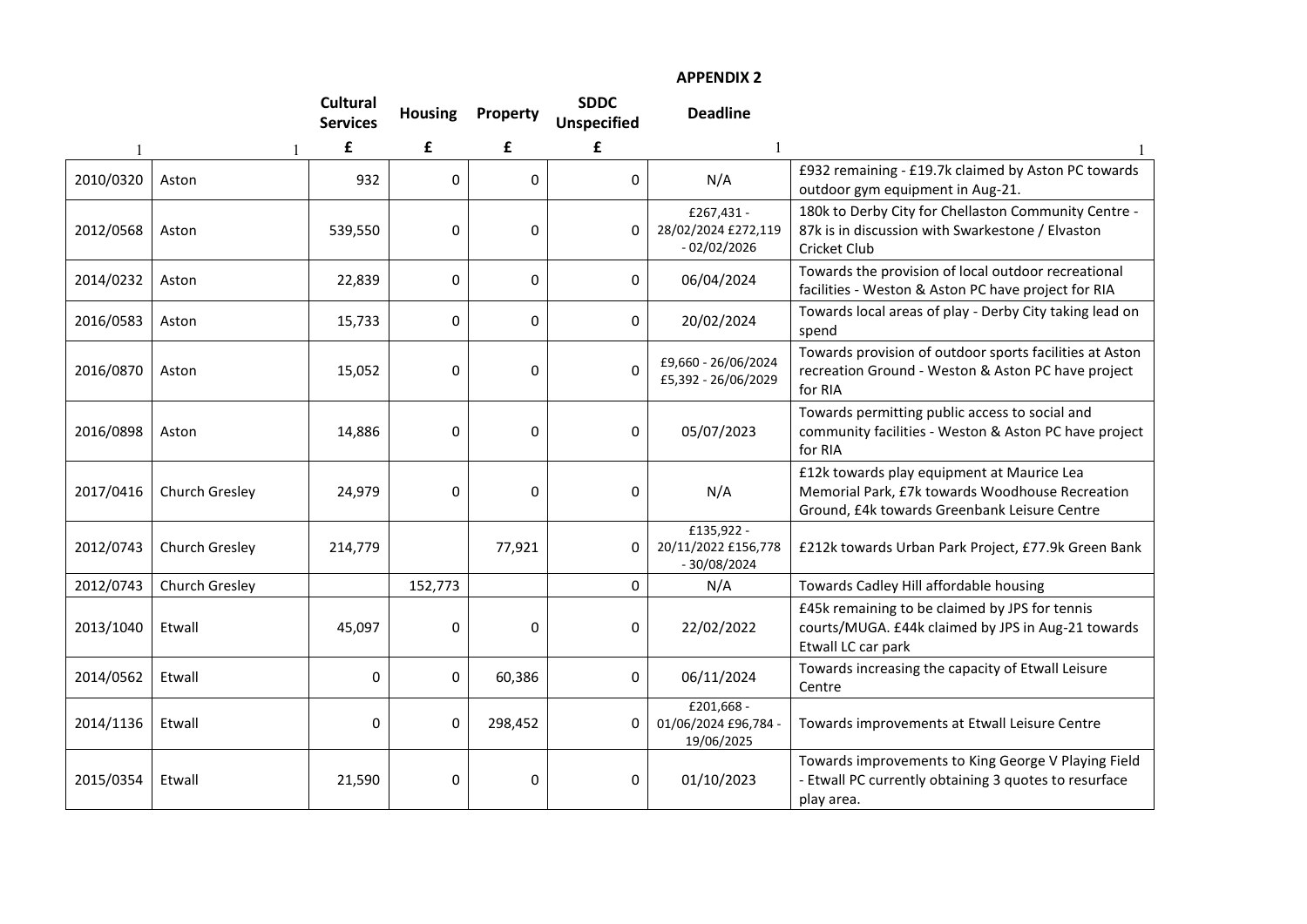| 2015/0768 | Etwall                     | 240,637 |           | 0 | 0        | 14/02/2023                                       | £188k towards Newhouse Farm Community Centre<br>£52k towards group exercise and swimming provision<br>at Etwall LC.                   |
|-----------|----------------------------|---------|-----------|---|----------|--------------------------------------------------|---------------------------------------------------------------------------------------------------------------------------------------|
| 2015/0768 | Etwall                     |         | 1,071,180 | 0 | 0        | 09/08/2024                                       | Towards housing within the Derby fringe                                                                                               |
| 2015/0768 | Etwall                     |         | 1,071,180 | 0 | 0        | 20/10/2025                                       | Towards housing within the Derby fringe                                                                                               |
| 2015/0768 | Etwall                     |         | 1,103,640 | 0 | 0        | 27/07/2026                                       | Towards housing within the Derby fringe                                                                                               |
| 2017/0349 | Etwall                     | 75,648  | 0         | 0 | 370,682  | 28/09/2025                                       | £75k potentially towards a sporting hub - discussions<br>ongoing, £370.6k towards travel plan.                                        |
| 2017/1293 | Hilton                     | 1,132   | 0         | 0 | 0        | 04/10/2024                                       | Hilton Parish to spend on Hilton Memorial Meadow                                                                                      |
| 2013/1044 | Hilton                     | 214,103 | 0         | 0 | 0        | £55,425 - 21/06/2023<br>£158,677 -<br>30/06/2026 | Hilton PC taking lead - £55k towards Scout Hut                                                                                        |
| 2014/0948 | Linton                     | 91,670  | 0         | 0 | 0        | 04/12/2025                                       | Towards outdoor Recreational facilities &<br>improvement of off-site open space at Rosliston<br><b>Forestry Centre</b>                |
| 2015/0426 | Linton                     | 20,946  | 0         | 0 | 0        | 21/11/2024                                       | <b>Badgers Hollow Recreation Ground - towards</b><br>provision and or improvement of youth facilities -<br>Linton PC obtaining quotes |
| 2015/0723 | Linton                     | 71,655  | 0         | 0 | $\Omega$ | 14/08/2024                                       | Towards enhancements to RFC visitor centre, RFC play<br>equipment and sports pitches at Strawberry Lane                               |
| 2014/1141 | Melbourne                  | 15,326  | 0         | 0 | 0        | £7,644 - 01/11/2028<br>£7,682 - 08/02/2029       | Towards Kings Newton Bowls Club                                                                                                       |
| 2016/0094 | Midway                     | 26,256  | 0         | 0 | 0        | 19/10/2025                                       | Towards Eureka Park, Miner's memorial and<br>Swadlincote Town Hall improvements                                                       |
| 2011/0952 | Newhall and Stanton        | 15,708  | 0         | 0 | 0        | 05/05/2022                                       | Included within the "Improvements to play areas"<br>project at Newhall Park                                                           |
| 2014/0222 | <b>Newhall and Stanton</b> | 16,892  | 0         | 0 | 0        | £8,398 - 01/09/2022<br>£8,494 - 03/04/2023       | Included within the "Improvements to play areas"<br>project at Newhall Park                                                           |
| 2014/0888 | <b>Newhall and Stanton</b> | 570,000 | 0         | 0 | 0        | 15/03/2025                                       | Towards Oversetts Road Football Facility                                                                                              |
| 2015/0396 | Newhall and Stanton        | 13,815  | 0         | 0 | 0        | 04/09/2024                                       | Towards Oversetts Road Football Facility                                                                                              |
| 2017/0667 | Newhall and Stanton        | 118,428 |           | 0 | 0        | 02/02/2026                                       | £76k Towards Urban Park project, £42k towards works<br>to swimming pool at Green Bank                                                 |
| 2017/0667 | Newhall and Stanton        |         | 62,359    | 0 | 0        | 16/11/2025                                       | Towards the provision of affordable housing on the<br>Swadlincote South fringe                                                        |
| 2017/0667 | Newhall and Stanton        |         | 124,803   | 0 | 0        | 02/02/2026                                       | Towards the provision of affordable housing on the<br>Swadlincote South fringe                                                        |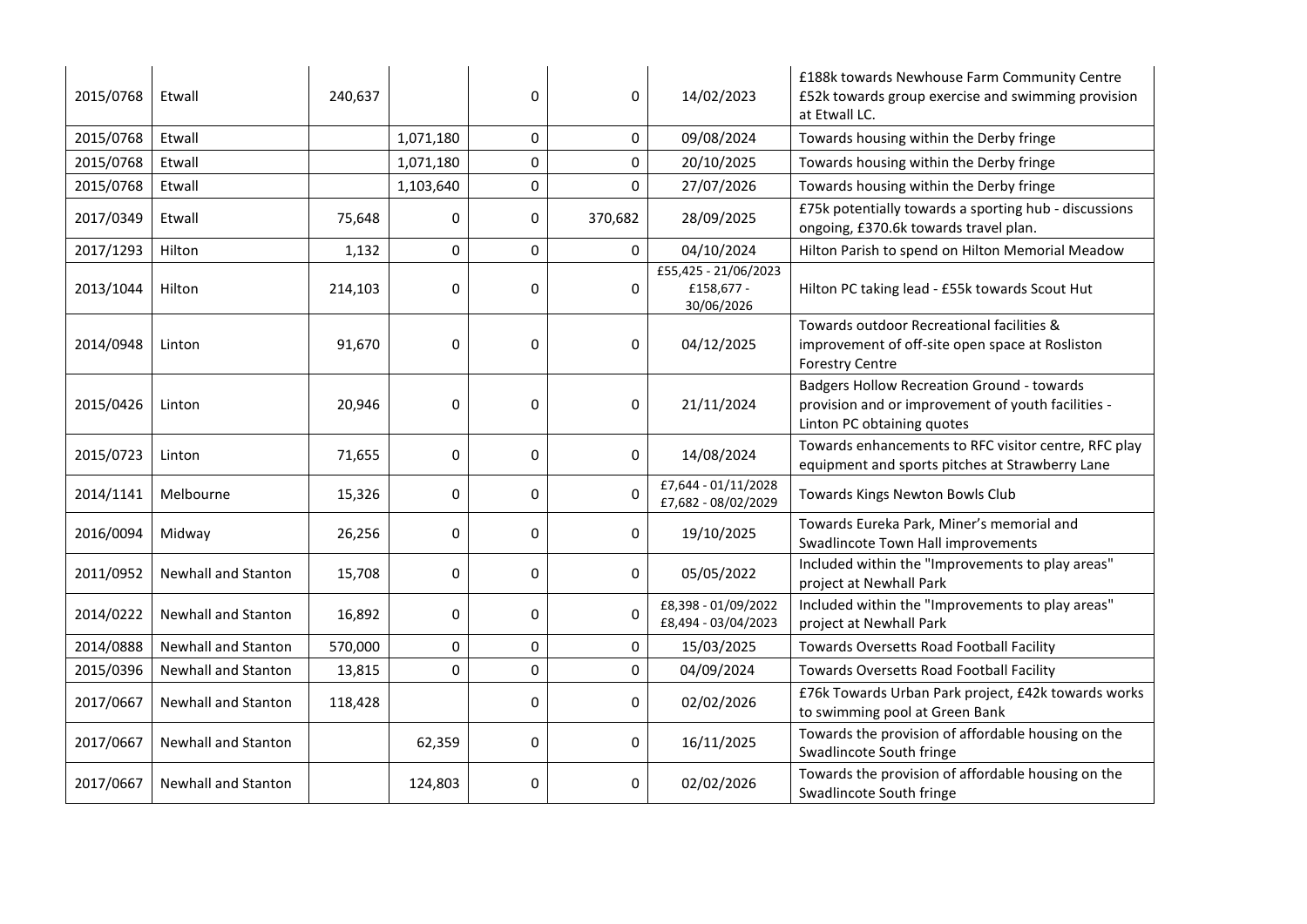| 2017/0667 | <b>Newhall and Stanton</b> |             | 64,187      | 0           | 0       | 31/08/2026                                   | Towards the provision of affordable housing on the<br>Swadlincote South fringe                                                                  |
|-----------|----------------------------|-------------|-------------|-------------|---------|----------------------------------------------|-------------------------------------------------------------------------------------------------------------------------------------------------|
| 2016/1118 | Repton                     | 34,767      | $\Omega$    | 0           | 0       | 02/03/2026                                   | £12.4k towards extension of Repton Village Hall,<br>£22.3k towards improvements to Broomfields Playing<br>Fields                                |
| 2013/0643 | Repton                     | $\mathbf 0$ | 497,916     | 0           | 0       | 22/12/2026                                   | Towards provision, improvement, maintenance or<br>management of affordable housing within the Repton<br>Ward                                    |
| 2014/0431 | Seales                     | 6,200       | $\mathbf 0$ | 0           | 0       | 30/06/2022                                   | Towards restoration & subsequent management of<br>grassland at Swadlincote Woodlands                                                            |
| 2015/0029 | <b>Seales</b>              | 26,368      | 0           | 0           | 0       | £12,904 - 25/03/2026<br>£13,464 - 01/10/2026 | Towards the changing room at Overseal Rec                                                                                                       |
| 2017/0819 | Seales                     | 5,635       | 0           | 0           | 0       | 28/02/2023                                   | Towards improving existing changing rooms at<br>Overseal Recreation Ground. Currently speaking with<br><b>Overseal PC</b>                       |
| 2011/0006 | Swadlincote                | 30,340      | $\mathbf 0$ | 0           | 0       | 08/11/2023                                   | Towards provision of play space - Including within the<br>"Improvements to play areas" project                                                  |
| 2019/1183 | Swadlincote                | 0           | 0           | 0           | 14,208  | N/A                                          | Towards the CCG and improvements at Swadlincote<br>Surgery                                                                                      |
| 2011/0329 | Swadlincote                | 19,386      | 0           | 0           | 0       | 29/03/2024                                   | Towards the provision of local open space facilities -<br>Including within the "Improvements to play areas"<br>project                          |
| 2013/0818 | Swadlincote                | 59,505      | 0           | 0           | 0       | 20/03/2022                                   | Towards purchasing and maintaining off-site open<br>space - Urban Park project                                                                  |
| 2014/0300 | Swadlincote                | 25,858      | 0           | 0           | 0       | 22/10/2024                                   | Towards renovation of multi-use games area at<br>Maurice Lea Memorial Park                                                                      |
| 2006/0885 | Willington and<br>Findern  | 19,950      | $\mathbf 0$ | 0           | 100,000 | 11/10/2023                                   | £19.9k towards enhancing open space/recreation<br>facilities, £100k towards improvement to the culverts<br>on and bridges over Willington Brook |
| 2011/0292 | Willington and<br>Findern  | 46,857      | 0           | 0           | 0       | N/A                                          | Willington Parish - towards Twyford Pavilion & tennis<br>courts project                                                                         |
| 2012/0586 | Woodville                  | 11,918      | 0           | $\mathbf 0$ | 0       | N/A                                          | Towards the provision of Open Space                                                                                                             |
| 2012/0861 | Woodville                  | 22,134      | 0           | 0           | 0       | N/A                                          | Towards the provision of open space - Including within<br>the "Improvements to play areas" project                                              |
| 2013/0364 | Woodville                  | 2,118       | 0           | 0           | 0       | 15/03/2022                                   | Towards improvements at Swadlincote Woodlands                                                                                                   |
| 2015/0534 | Woodville                  | 31,692      | 0           | $\pmb{0}$   | 0       | 03/01/2023                                   | Towards open space - Woodville PC taking lead                                                                                                   |